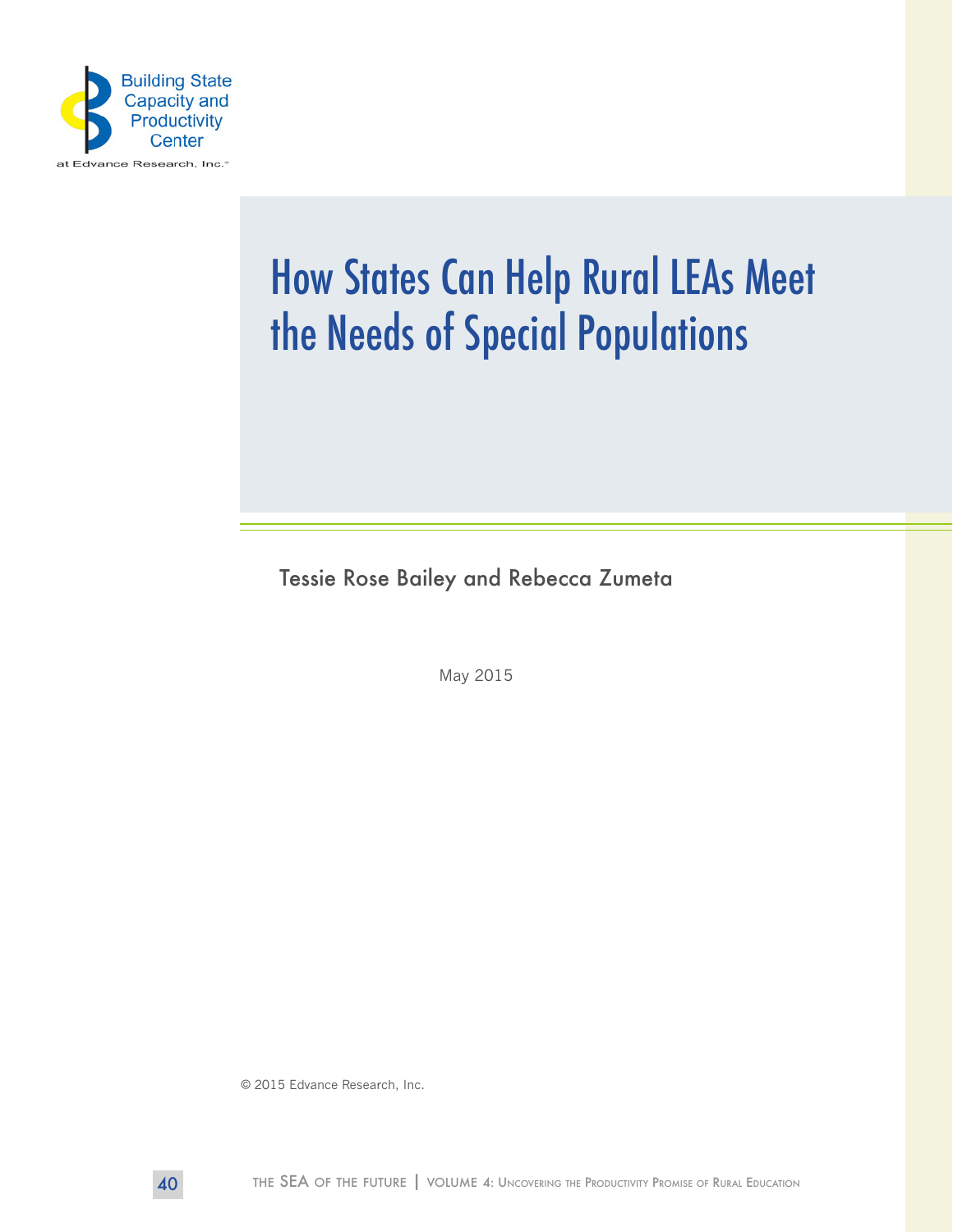All local education agencies (LEAs) struggle to meet the unique needs of special student populations, but providing appropriate services can be especially difficult for those in rural areas. By understanding the rural context, state education agencies (SEAs) can play an important role in helping rural LEAs meet the learning needs of all students.

This chapter highlights common challenges faced by rural LEAs and shares innovative ways SEAs are helping them provide specialized services. The challenges expressed by urban and suburban schools, for example, diverse student populations, limited resources, limited access to qualified staff, are often magnified in rural LEAs, as teachers and administrators attempt to provide specialized services and supports and comply with state and federal regulations.

### UNDERSTANDING THE CHALLENGES OF RURAL LEAS

Special student populations include English Language Learners (ELL), students with disabilities (SWD), and students identified as gifted and talented (G&T). Rural LEAs report three significant challenges in meeting the needs of these students: (1) recruiting, retaining, and professionally supporting teachers to deliver specialized services, (2) meeting the demands of state and federal regulatory requirements, and (3) providing services when resources are limited or unstable.

**Recruiting, retaining, and professionally supporting teachers to deliver specialized services.** Of all the challenges faced by rural LEAs in meeting the needs of special populations, teacher recruitment, retention, and support are among the most significant. Many rural administrators report difficulty in attracting qualified staff to fill special education<sup>1</sup> and  $ELL<sup>2</sup>$  positions. While a lower percentage of rural schools have ELL and special education openings compared to suburban and city schools, rural LEAs are much more likely to have difficultly filling these positions, and thus often begin the school year with unfilled positions.<sup>3</sup> In a recent study, $4$  more than 50 percent of rural administrators reported moderate to severe challenges in finding teachers qualified to teach SWD.<sup>5</sup> Similarly, rural administrators reported challenges in recruiting teachers qualified to provide specialized services to ELL and G&T students.<sup>6</sup>

With no other choices, many rural LEAs are forced to fill critical positions with teachers who do not meet state and federal requirements. Rural LEAs in states where categorical special education licensing still exists are at an even greater disadvantage. Small enrollment numbers for multiple individual disability categories make it difficult to recruit a single teacher endorsed in multiple areas. Even when rural schools have candidates for positions, these schools tend to hire weaker and less experienced teachers.<sup>7</sup>

Many rural LEA administrators blame low salaries for their difficulty in competing with urban and suburban LEAs to hire and retain trained teachers.<sup>8</sup> Even for those with the resources to offer higher salaries, inflexible state funding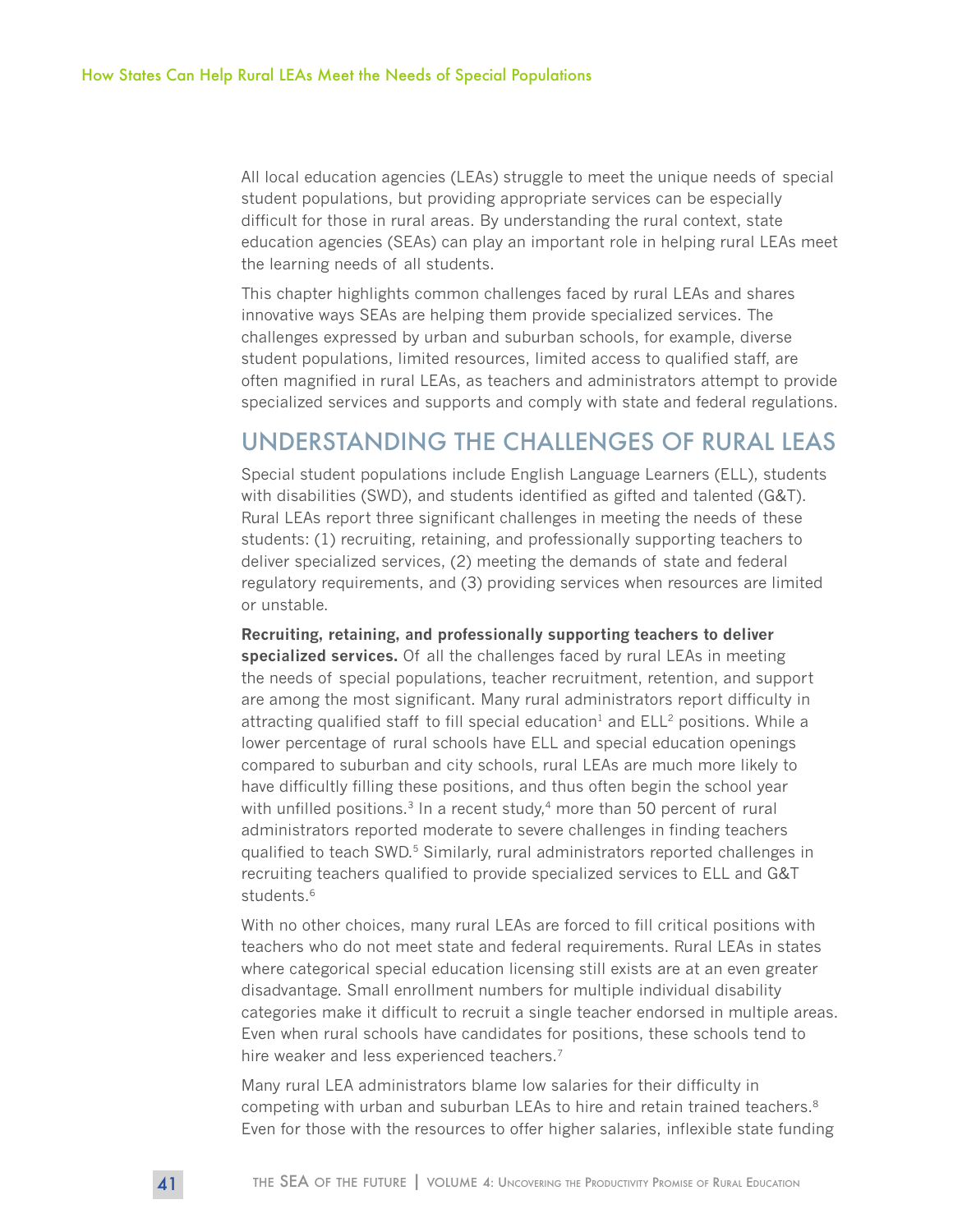policies can make this difficult. For example, Kentucky uses a common statewide salary schedule and places caps on local district funds through taxation, making it impossible to offer higher salaries to staff with specialized qualifications.9

When rural LEAs are successful in recruiting for these positions, data suggest they experience special education attrition rates of 30 percent, with some having 100 percent staff turnover within three years.<sup>10</sup> While some report leaving for higher paying positions, $11$  more teachers reported leaving for reasons unique to rural schools, $12$  including not being prepared for life in a rural setting,<sup>13</sup> struggles with separation of work and social life, and the demands of the job, coupled with low levels of support and professional isolation.14

Face-to-face professional development opportunities might alleviate some of the professional isolation inherent to teaching in rural schools, where it is rare to have other special education teachers with whom to collaborate. However, these resources are often expensive or unavailable locally, requiring teachers to travel, sometimes overnight, to attend face-to-face training. Thirty-two percent of teachers reported unrealistic travel times to attend available professional development sessions, and 33 percent reported challenges covering specialized classes while they were away.15

**Meeting the demands of state and federal regulatory requirements.** Because rural teachers and administrators often serve multiple roles and have limited administrative support, their compliance responsibilities can be significant. Some rural ELL teachers report that paperwork significantly impedes instructional time, with one teacher claiming she completes "three hours of paperwork per hour of teaching."16 Non-instructional travel and paperwork time may be further increased for teachers serving multiple schools or LEAs, which is common in rural areas. Almost half of rural special populations teachers (43 percent) reported being burdened by a significant amount of noninstructional activities associated with their position.17 Rural administrators also report spending a significant amount of time completing paperwork.<sup>18</sup>

Paperwork and other non-instructional demands increase when SEAs designate separate funding streams and reporting mechanisms for different programs serving similar purposes and target populations. At times, the accountability and paperwork demands for each project can interfere with the school's ability to effectively work with students. For example, two projects at a rural northwestern school required a data system, but the LEA was not allowed to use the same data system for both projects. This kind of inflexibility around funding can lead to wasted resources, competing activities, and limited impact on student outcomes.<sup>19</sup>

**Limited local resources and inconsistent funding to support special populations.** While all districts face funding constraints in providing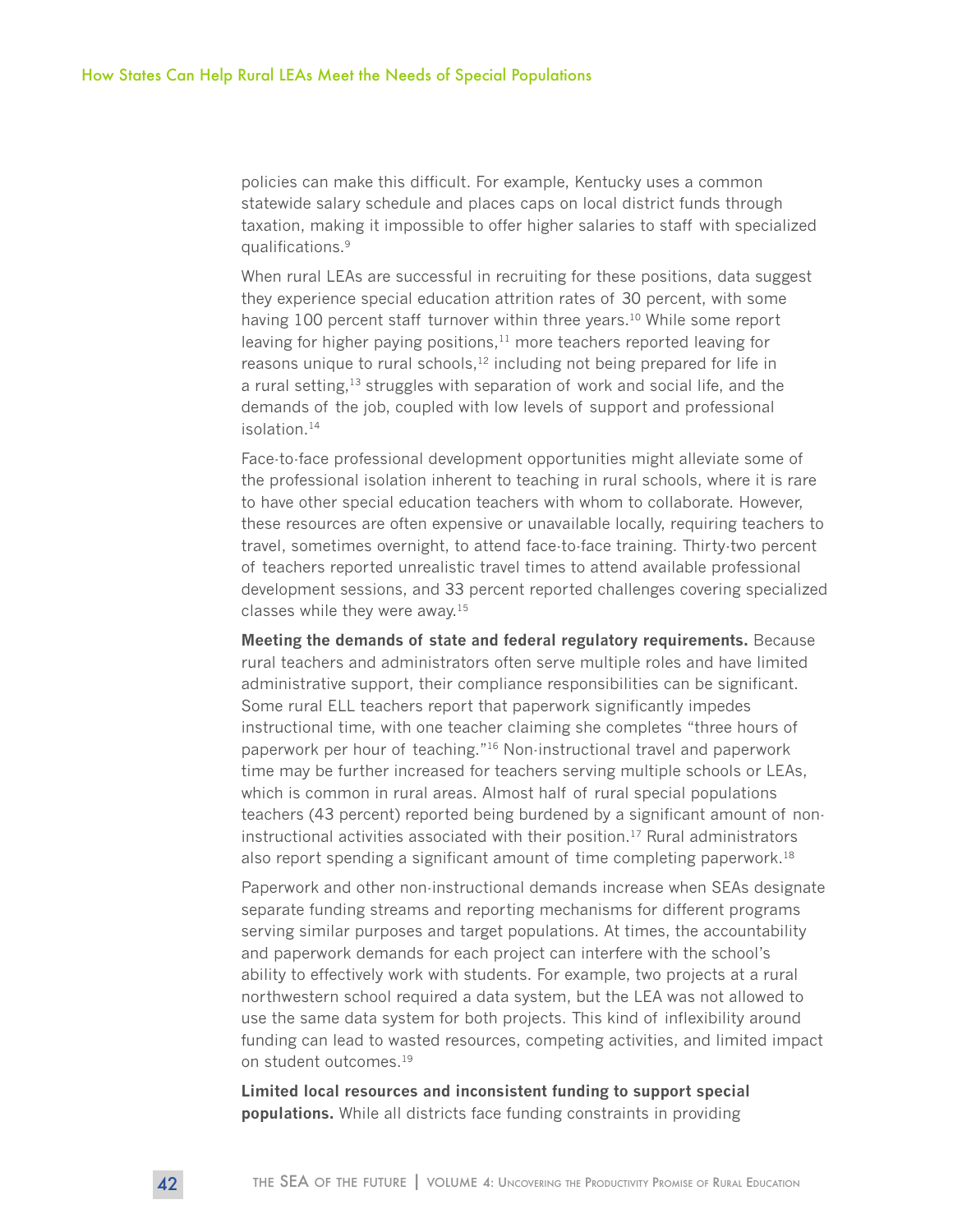appropriate services for special populations, rural districts are particularly constrained. Rural districts in many areas have made significant efforts to access local tax dollars to address funding shortages. However, local community support for such activities is decreasing.20

While federal mandates prescribe state and local responsibilities with respect to SWD, wide variation exists in how states require LEAs to fund and support  $ELL<sup>21</sup>$  and G&T students.<sup>22</sup> Rural districts already struggling to meet federal special education funding requirements often lack the tax base to acquire additional resources and funds for developing innovative programs for other special populations. As a result, special populations like G&T students in rural settings rarely receive instructional programs designed to meet their unique needs.23

Inflexible funding streams from federal and state sources and minimum enrollment requirements for services make it difficult to serve often small and fluctuating numbers of special populations. For example, an LEA may find itself with six new ELL students with no immediate funding or resources to provide those services. Low incidences of special populations can also limit access to state programs and funds, especially when SEAs require a minimum number of students in order to qualify.

## STRATEGIES FOR HELPING RURAL LEAS MEET THE NEEDS OF SPECIAL POPULATIONS

SEAs can play a vital role in helping their rural LEAs to meet these challenges. The following section provides six recommendations, drawn from research by state and federal agencies, as well as lessons learned from SEAs attempting to implement innovative solutions.

**Support efforts to recruit qualified staff to provide special education, English language, and gifted and talented services.** SEAs can support a greater pool of local talent by providing rural teachers alternative routes for licensure or endorsement and by supporting "grow your own" programs. While this approach has its opponents, high-quality alternative routes to licensure have the potential to address shortages in specialized areas.

Most alternative routes for licensure provide prospective teachers new ways to access traditional college courses, making them particularly appealing for rural teachers who are geographically isolated. For example, Boise State University's Technology Accentuated Transformative Education of Rural Specialists is a collaborative two-year online program that allows teachers to receive state certification in special education.24

SEAs can partner with institutions of higher education (IHEs) to create distance or online teacher preparation programs for practicing teachers.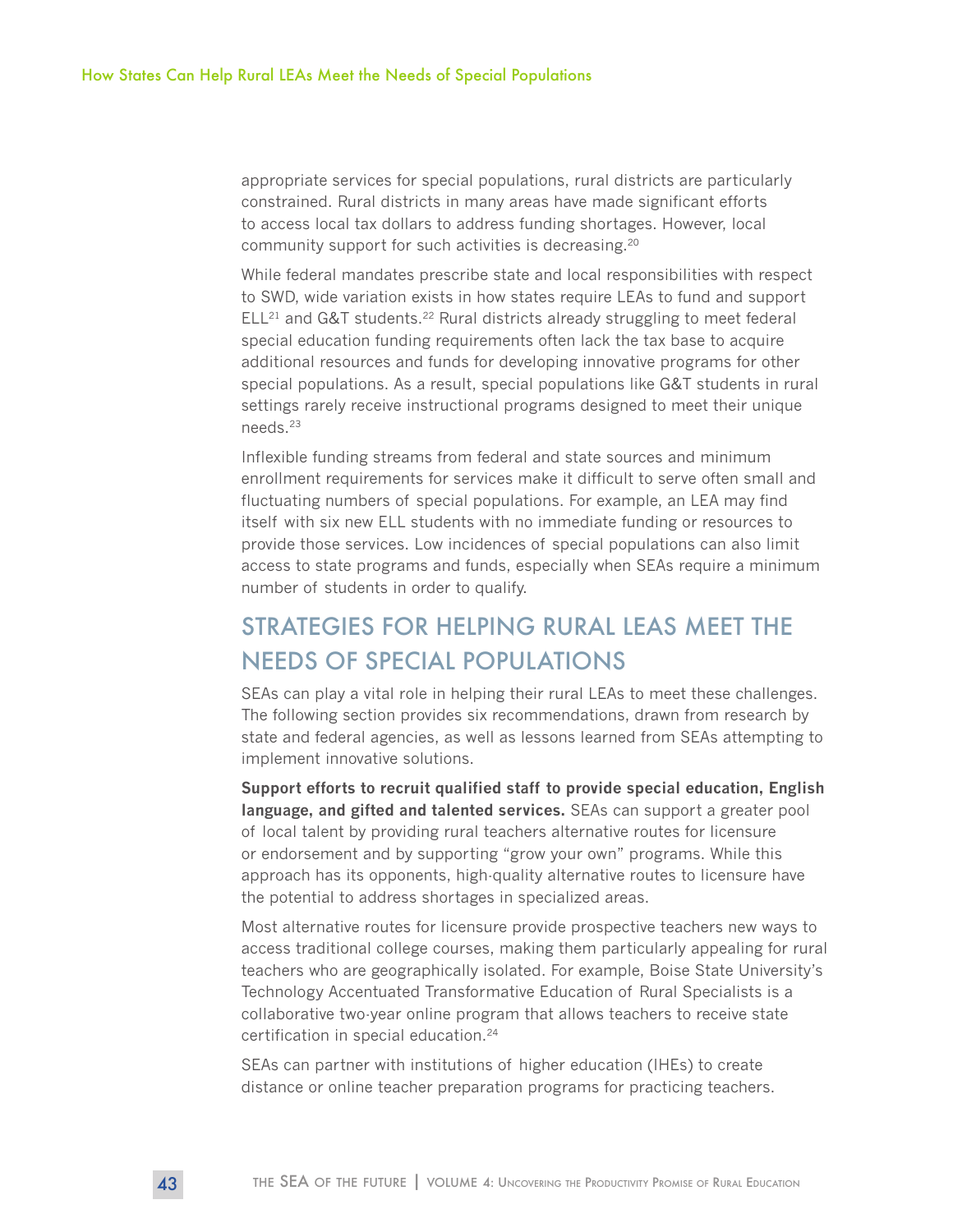Montana, which struggles with special education teacher shortages in rural areas, developed a statewide collaboration with five IHEs<sup>25</sup> to provide graduate level courses, onsite mentoring, and tuition waivers for general education teachers who commit to at least two years teaching in a special education setting. The program has helped rural LEAs fill 336 special education positions since its inception in 1989.

Other alternative routes allow teachers to more quickly and easily obtain multiple endorsements and licensing. For example, a new program at the University of Nebraska's Kearney campus reduced the preparation requirements needed for a rural LEA to fill a single K–12 special education teacher position. Previously, the state required aspiring teachers to complete two separate programs for K–6 and 7–12 licensure.<sup>26</sup>

SEAs can also support rural LEAs in accessing local talent.<sup>27</sup> In "grow your own" teacher models, rural LEAs partner with SEAs or IHEs to identify and prepare local talent for positions that are difficult to fill. Given that most teachers tend to stay near their community,<sup>28</sup> these strategies hold great potential for addressing recruitment and retention issues in rural LEAs. The Illinois Grow Your Own Teacher Education Initiative involves partnerships between IHEs, LEAs, and community-based organizations that work together to recruit and develop local talent. Though currently administered by the Illinois Board of Higher Education, the Illinois SEA was instrumental in creating the project, which has graduated teachers prepared to teach special education and bilingual education in rural settings.<sup>29</sup>

**Support efforts to implement e-mentoring programs to retain quality teachers of special populations.** Many new rural teachers of special populations feel that they lack access to adequate resources, knowledge, and quality professional development. SEAs can reduce professional isolation and improve access to professional development by providing innovative approaches to online mentoring.30 These programs provide new teachers opportunities to engage in professional collaborative problem solving to address challenging situations, navigate complicated state and federal paperwork requirements, and provide immediate access to answers. These types of programs are also extremely valuable in providing support to unqualified teachers working toward certification. Evidence suggests that these programs have a direct impact on student achievement as well as teacher retention.<sup>31</sup>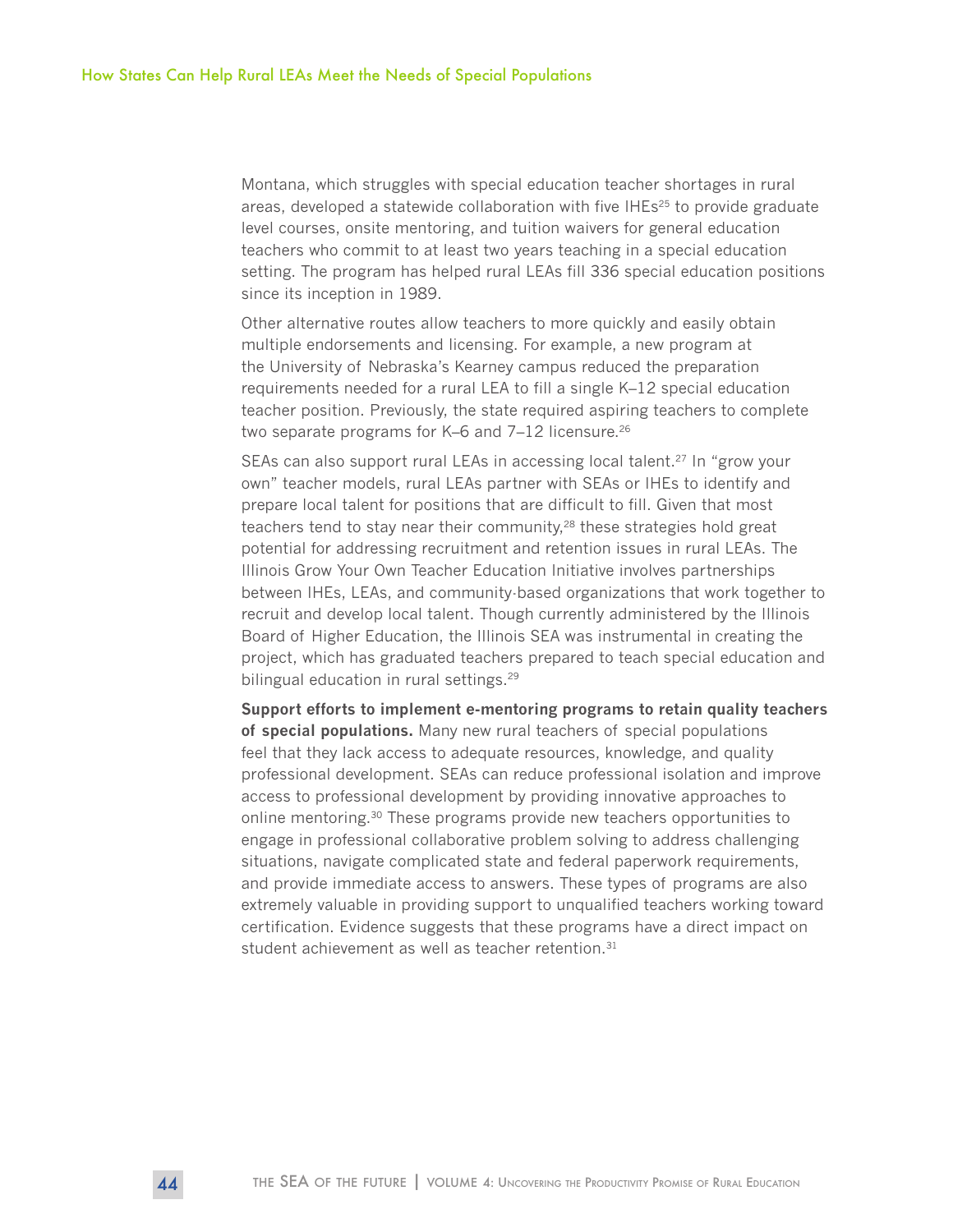#### E-Mentoring for Student Success

Supported by the Kansas State Department of Education, E-Mentoring for Student Success focuses on curbing attrition of new special education teachers by providing a matched mentor. The mentor and the rural teacher meet at least two times a week, and the mentor is always available via email. Mentors cost about \$3,000 annually, depending on the number of mentees, and districts pay \$1,200 per teacher to participate.

**Ensure rural LEAs have access to alternative methods of service delivery for special populations.** Technology has significant potential to help overcome the challenges of providing services and supports to students with unique needs when qualified staff are not available. While many options are available, two that hold significant promise in rural areas are online learning and teletherapy.

For rural LEAs unable to provide access to certain courses or opportunities because of low teacher-student ratios or unfilled positions, the use of distance or virtual education may be the only viable option.<sup>32</sup> While distance education for students has been used in rural schools for decades, it is becoming more cost effective and accessible. Virtual schools can provide rural LEAs with the resources to ensure G&T students can access advanced coursework. Evidence suggests that high-quality distance education may decrease racial/ethnic achievement gaps and increase scores on college readiness exams.33

Although more research is needed, recent evidence suggests that online schools also have the potential to support delivery of special education services<sup>34</sup> and instruction for ELLs.<sup>35</sup> In fact, the U.S. Department of Education requires that students attending virtual schools must be afforded the same protections under federal law as their peers in traditional settings. SEAs can support rural LEAs by ensuring that rural schools are prepared to support online learning for special populations, comply with state and federal compliance requirements, and ensure individual student needs are met. The Arkansas Department of Education provided state grants to rural LEAs to address the initial start-up costs associated with implementing distance education.

While districts may prefer face-to-face delivery of services, evidence from the field suggests that teletherapy has the potential to meet the needs of special populations while maintaining costs and quality. In 2011, *Education Week*  reported that speech and language teletherapy is a promising approach for meeting student needs, saving money, and ensuring access to therapists.<sup>36</sup> Over the last decade, several states have piloted teletherapy programs for services delivered by speech language pathologists, occupational therapists,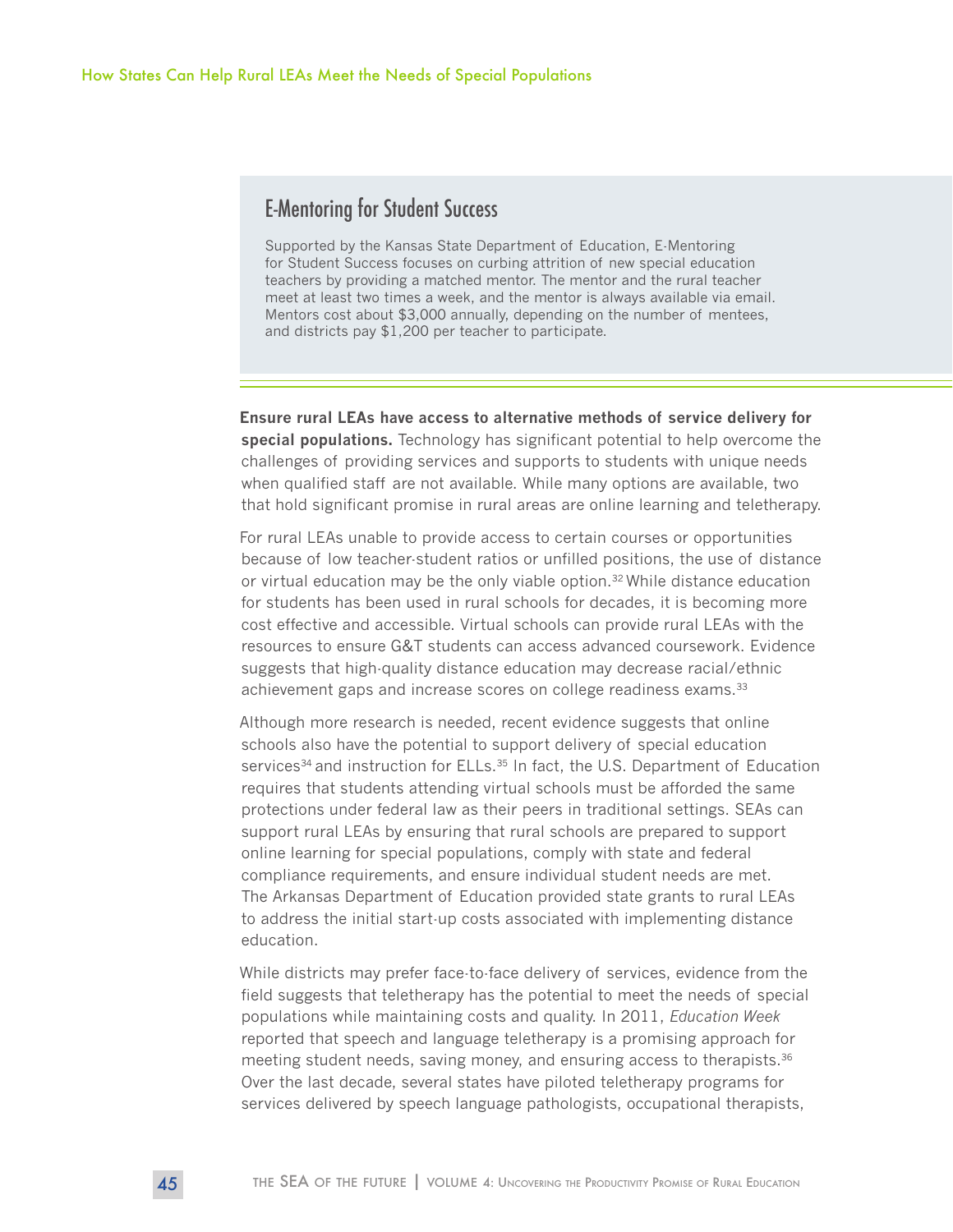and physical therapists.<sup>37</sup> The Ohio Masters Network Initiatives in Education found that online speech language pathologist services resulted in similar outcomes as face-to-face sessions and that the program could cost-effectively address state those shortages in rural schools.<sup>38</sup> While the research is limited, the model holds promise for addressing shortages in other hard to fill positions, like ELL teachers.

LEAs will need significant support from SEAs to implement effective teletherapy programs. In Washington State, the SEA provided start-up grant opportunities using IDEA funds to assist LEAs in building capacity for and scale-up of a teletherapy program.<sup>39</sup> This approach provided LEAs the flexibility to develop services that matched student needs and local resources. Rural LEAs used funds to purchase essential equipment and train in-school therapy assistants who assisted the licensed therapist during teletherapy sessions.

**Ease the burden of compliance monitoring.** SEAs should implement strategies to streamline the amount of paperwork rural LEAs must complete (see Box 1). For example, SEAs could consolidate reporting requirements to simplify the process of reporting progress on multiple projects. Doing so requires SEAs to collaborate across departments to identify and address reporting redundancies in different programs. In addition, SEAs may consider reducing the frequency with which rural LEAs complete and submit certain regulatory documents and making required paperwork more efficient. Comprehensive data systems have the potential to reduce redundancy by allowing LEAs to pull existing information directly into reporting mechanisms.

#### Box 1: Shifting Monitoring From Compliance to Performance

Because reporting requirements vary, being aware of and ensuring academic achievement for special populations is perhaps the most significant challenge that schools face. According to the 2013 National Assessment of Educational Progress, the academic achievement of students with disabilities lags significantly behind their peers.<sup>40</sup> Yet, states, not schools, determine minimum cell size requirements for analysis of subgroups such as SWD and ELL; these requirements can vary from as few as 5 to as many as 100 students across states.41 This variation has particular implications for accountability of special populations in rural schools, which often have subgroup representation at rates much smaller than the minimum sample sizes required in their states: in many cases, schools and LEAs are not accountable for how subgroups from certain schools performed on their state assessments. It may also mean that non-accountable schools have little incentive to focus their limited resources on special populations, a risk that may be particularly problematic for rural schools. This hypothesis warrants further empirical investigation.

Continued on next page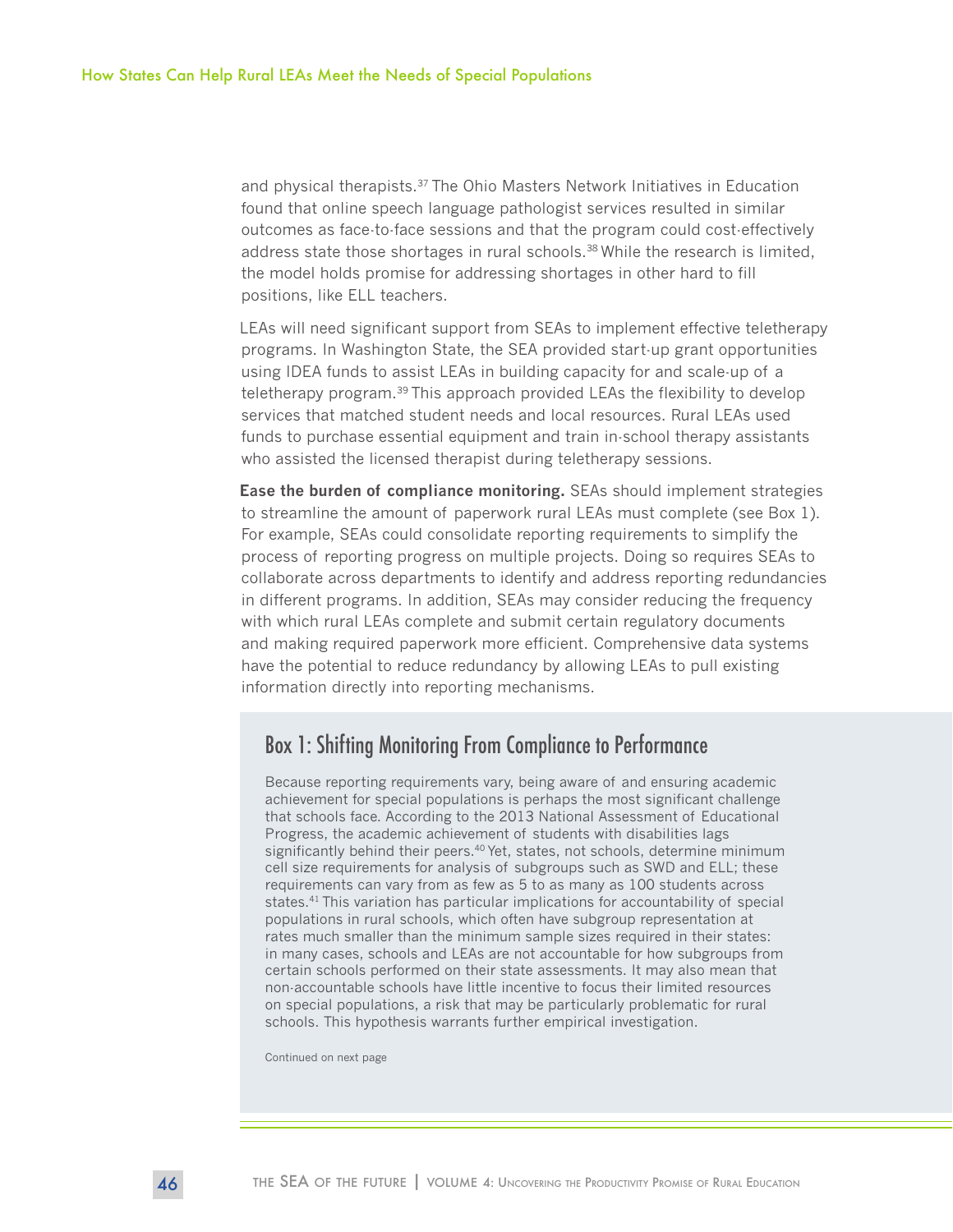States must work to pivot their monitoring of rural LEAs from a focus on burdensome compliance to a focus on student achievement. SEAs could:

- Reconsider minimum size requirements that will expand accountability for special populations to more schools, including rural schools.
- Require that school improvement grantees plan specifically for SWD and other special populations as part of their improvement applications. SEAs could also provide technical assistance to rural applicants to help them craft and implement these plans for their specific context.
- Provide training and assistance to help LEAs understand the implications of the U.S. Department of Education's Office of Special Education Programs (OSEP) Results-Driven Accountability initiative, and how it may be implemented in connection with other reform efforts.
- Work to implement a [State Systemic Improvement Plan,](http://www.bscpcenter.org/sped/) which provides a framework to create a more integrated approach to serving all students, including those with special needs.

#### **Help rural LEAs maximize federal funding opportunities for special**

**populations.** Investing in staff with grant writing skills, along with training and targeted support from SEAs, can increase rural LEA participation in federal grant initiatives. The U.S. Department of Education's Investing in Innovation and Improvement (i3) grant competition provides a unique opportunity for rural LEAs to engage in development and evaluation of models that support at-risk populations. In 2014, \$134.8 million was available to support three grant competitions: development, validation, and scale-up.<sup>43</sup> The i3 program supports five priority areas, all of which may be submitted in combination with a sixth priority area, Serving Rural Communities, an important element for rural LEAs. Of the 562 organizations that submitted "Intent to Apply" documents for the 2014 Development pre-competition, only 184 (33 percent) addressed serving rural communities, and very few of these applicants addressed special populations. Of the initial rural submissions, only 14 (2.5 percent) addressed SWD in rural communities, and 18 (3.2 percent) addressed ELL in rural communities. Given that rural communities were deemed a priority in this competition, SEAs could have provided useful support to rural LEAs by advertising these competitions, sponsoring grant-writing workshops, connecting potential partners, furnishing data or letters of support for applicants, supporting dissemination of findings to other LEAs, and helping LEAs identify foundations in the state willing to provide required matching funds to awardees. Although SEAs may not serve as official partners in this work, their knowledge of federal grant-making processes provides a useful catalyst to rural LEAs. And the rigorous evaluation criteria and emphasis on scale-up mean that promising findings for rural projects focusing on special populations could provide useful models for other rural LEAs struggling to serve these groups.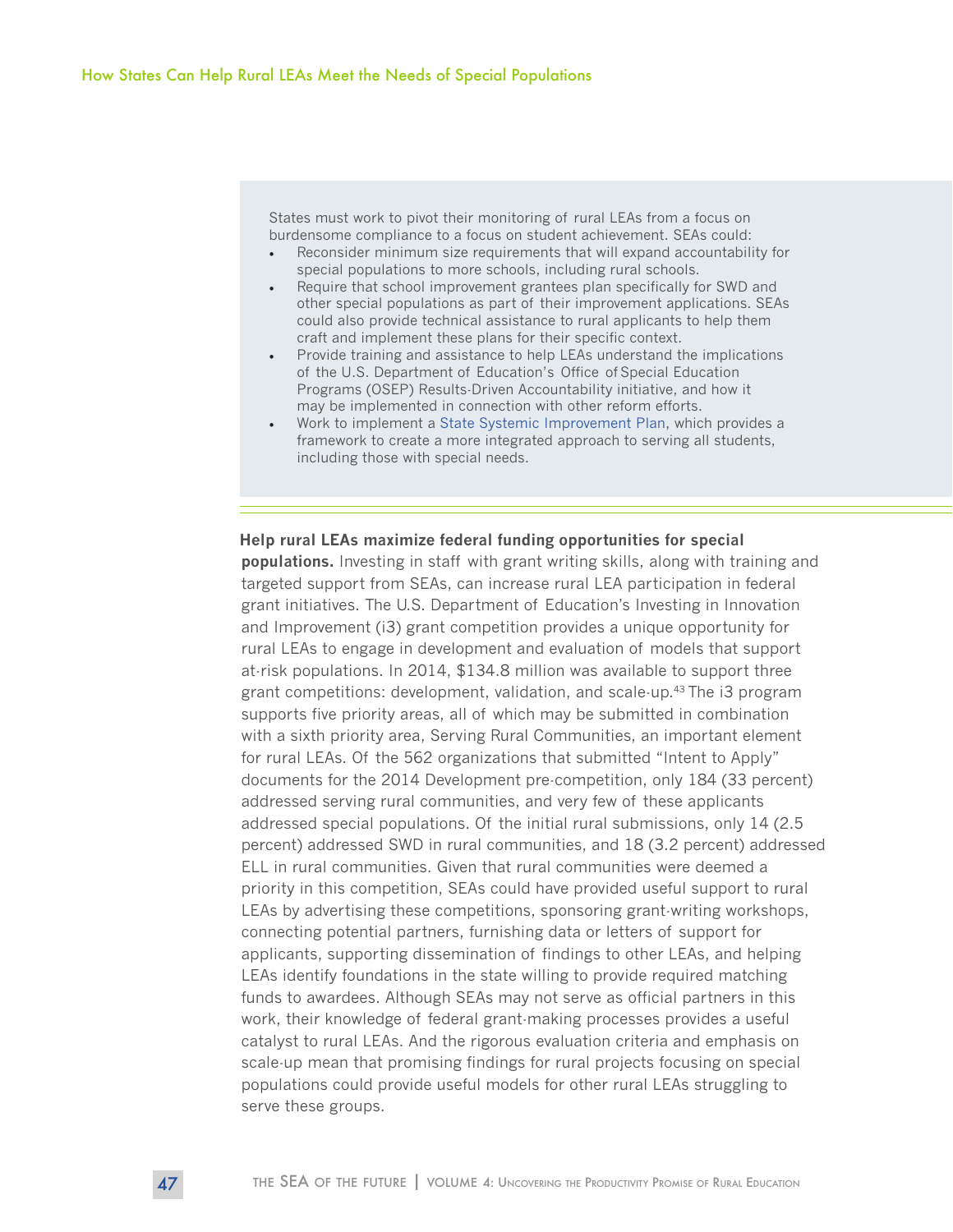OSEP's State Personnel Development Grant competition provides another useful way for SEAs to support the development of staff who serve special populations in rural LEAs. OSEP typically identifies priority areas for these grants (e.g., response to intervention, teacher professional development), and grant awards range from \$80,000 to \$2 million, depending on the size of the state or territory. One way that states with significant numbers of rural LEAs could support districts through this competition is to allocate a specific number or percentage of slots for rural sites or staff participation in grant activities. For projects in which these grants include development of model demonstration sites, a representative percentage of these sites should be in rural LEAs. SEAs could also make willingness to serve as a mentor for other LEAs a requirement for participation.

**Engage in collaborative conversations with rural LEAs to identify effective solutions and reduce barriers for meeting the needs of special populations.**  Understanding the issues rural communities face can significantly increase the effectiveness of supports and technical assistance that SEAs provide. The single most effective way to find out what rural LEAs need is to engage in collaborative conversations with them. U.S. Secretary of Education Arne Duncan employed this strategy to learn firsthand about the challenges faced by rural LEAs in various local contexts.<sup>44</sup> See Box 2, outlining five suggestions for increasing how SEAs can be more effective in communicating with and providing supports to rural LEAs.

#### Box 2: Strategies for Increasing SEA Effectiveness With Rural LEAs

- **1. Engage rural distinctiveness.** Ensure that policies and programs align with local goals and values.
- **2. Accommodate restraints.** Understand what resources rural LEAs have or are able to have.
- **3. Offer opportunities for connection.** Provide networks for collaboration and communication with others.
- **4. Enlist rural strengths.** Understand what the rural LEA brings to the table and build on those strengths; avoid focusing on the barriers.
- **5. Link assistance to place.** Make the program or support relevant and be sure to leverage community resources and opportunities.

Source: Caitlin Howley, Rooted in Place: Responsive Rural Education Technical Assistance (Fairfax, VA: ICF International, Inc., 2013).

Increasing communication opportunities between the SEA and rural LEAs can significantly reduce the professional isolation felt by staff in many rural LEAs. While not a common practice, the use of satellite SEA offices may remove some of the geographical barriers that often exist between rural LEAs and SEAs.45 Closer proximity also increases opportunities for rural LEAs to be involved in developing and reviewing policies impacting service availability for their special populations.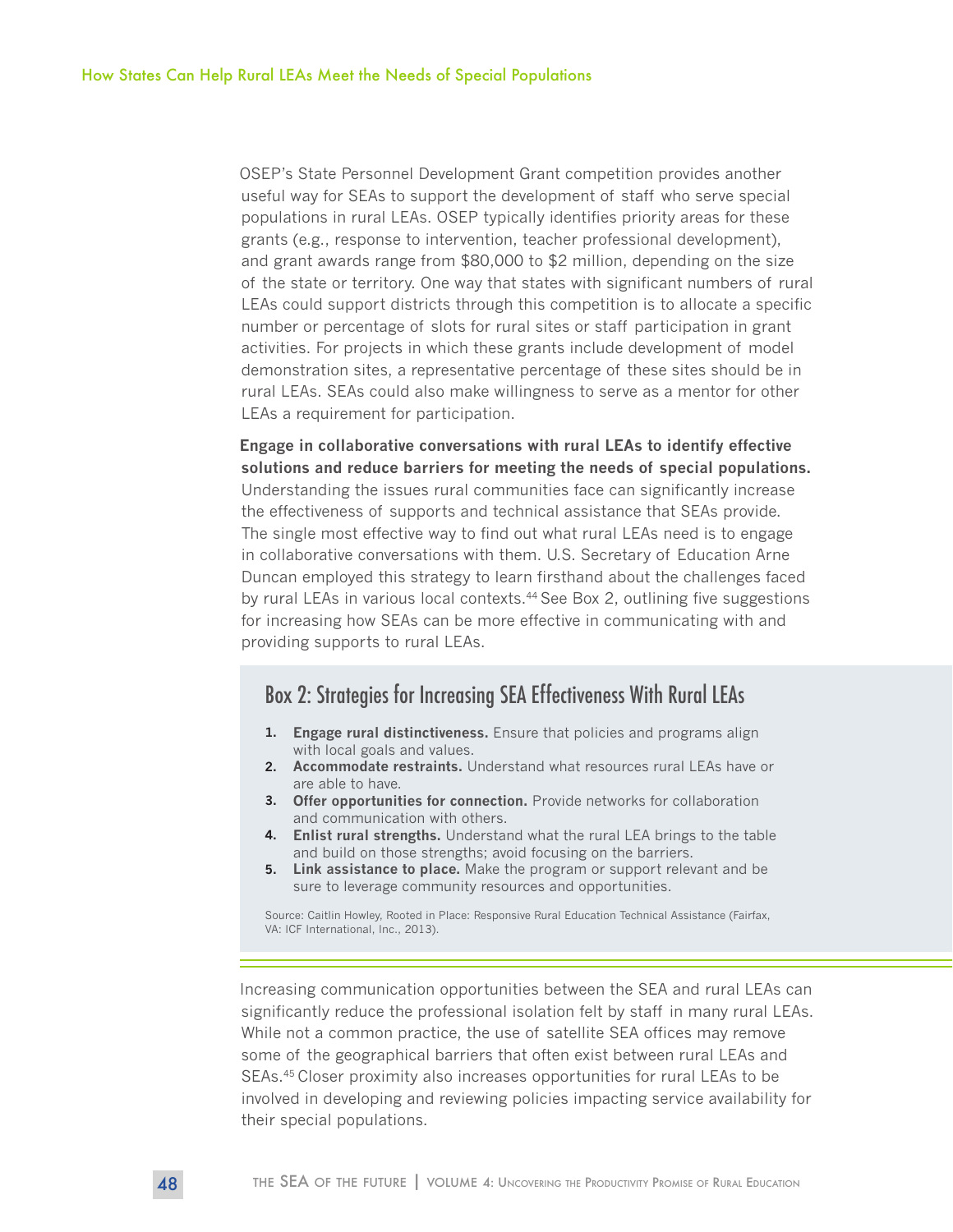### **CONCLUSION**

Rural LEAs face a variety of challenges in their efforts to serve special populations. These challenges are rooted in difficulties recruiting and retaining quality staff, limited financial resources, and burdensome non-instructional demands. By working to provide greater flexibility in program requirements, engaging in collaborative conversations with rural stakeholders, supporting alternative models for helping LEAs access qualified specialists, and developing models for e-mentoring, SEAs have the potential to increase the ability of rural LEAs to improve student outcomes. Although these are systemic and complex challenges that do not have simple one-time remedies, the increasing diversity in American schools—including those in rural areas—makes it imperative for state and local authorities to foster these kinds of collaborative, solution-oriented relationships to ensure that all students, including those with specialized learning needs, have access to a high-quality public education.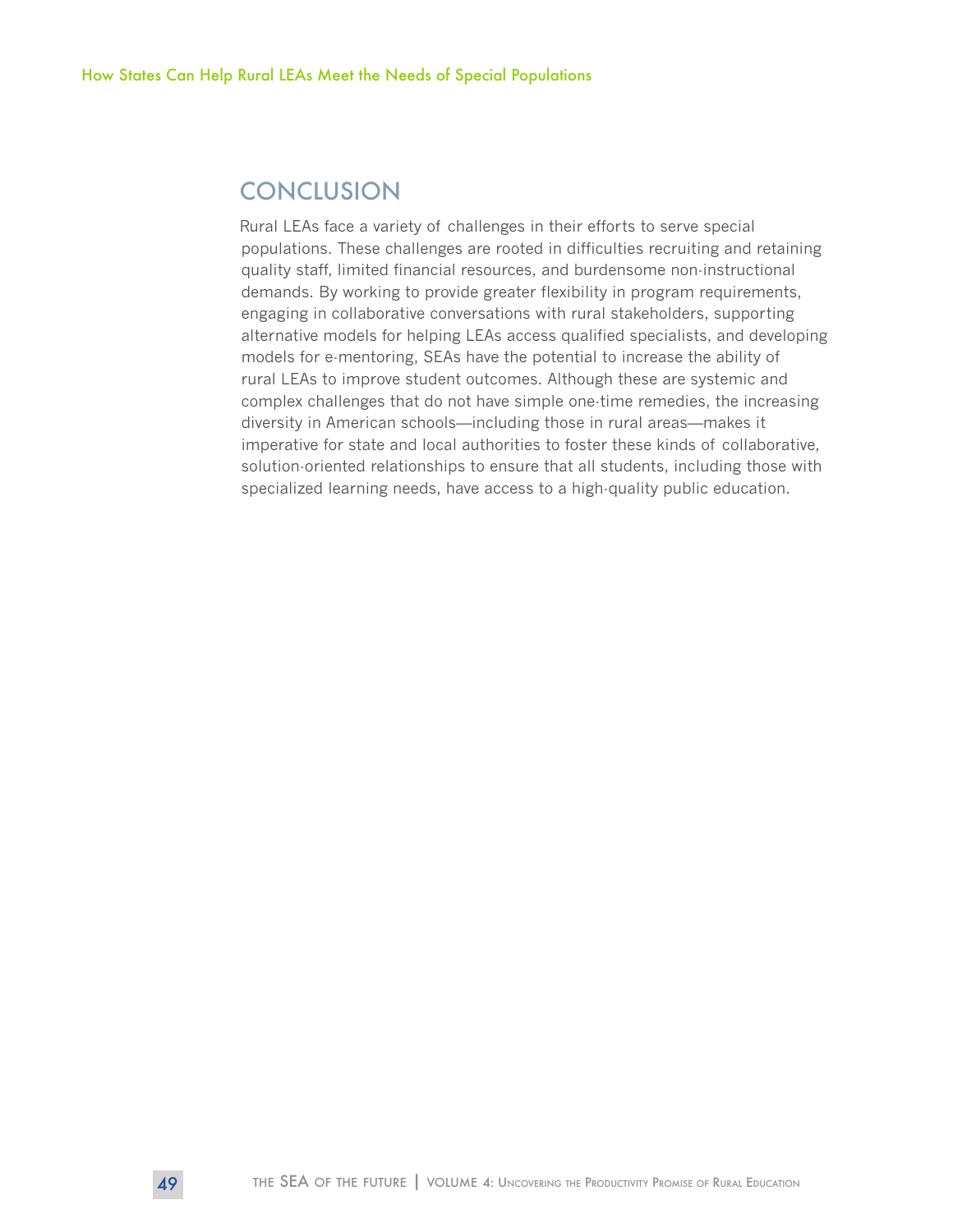### ENDNOTES

- 1. See Ann B. Berry et al., (2011). "Issues in Special Education Teacher Recruitment, Retention, and Professional Development: Considerations in Supporting Rural Teachers," *Rural Special Education Quarterly* 30, no. 4 (Dec. 2011): 3-11.
- 2. No differences were found between shortages for ELL teachers in rural and non-rural areas; see Marilyn L. Abbott and Marian J. Rossiter, "The Professional Development of Rural ESL Instructors: Program Administrators' and Instructors' Views," *Alberta Journal of Educational Research* 57, no. 2 (Summer 2011): 204-219.
- 3. "Rural Education in America," National Center for Education Statistics, *Table C.1.c.-1 Percentage Distribution of Public Elementary and Secondary Schools With a Teaching Vacancy in Selected Teaching Fields by the School's Reported Level of Difficulty in Filling the Vacancy, Teaching Field, and Locale: 2007-08*, www.nces.ed.gov/surveys/ruraled/tables\_archive.asp.
- 4. Berry et al., "Issues in Special Education Teacher Recruitment, Retention, and Professional Development."
- 5. Greatest deficits exist for teachers of students with emotional and behavioral disorders, autism, severe disabilities, and vision and hearing disabilities.
- 6. Jane P. Preston, Brittany A. E. Jakubiec, and Robin Kooymans, "Common Challenges Faced by Rural Principals: A Review of the Literature," *Rural Educator* 35, no.1 (Fall 2013): 1-12.
- 7. See Jacob Fowles et al., "Public Employee Quality in a Geographic Context: A Study of Rural Teachers," *The American Review of Public Administration* 44, no. 5 (2014): 503-521; Douglas Gagnon and Marybeth J. Mattingly, "*Beginning Teachers Are More Common in Rural, High-Poverty, and Racially Diverse Schools*, Paper 173 (Durham, NH: The Carsey School of Public Policy at the Scholars' Repository, 2012).
- 8. 13% left for better salaries; see Berry et al., "Issues in Special Education Teacher Recruitment, Retention, and Professional Development;" Barbara L. Ludlow, Debra Conner, and Joshua Schechter, "Low Incidence Disabilities and Personnel Preparation for Rural Areas: Current Status and Future Trends," *Rural Special Education Quarterly* 24, no. 3 (June 2005): 15-24.
- 9. Fowles et al., "Public Employee Quality in a Geographic Context."
- 10. Suzanne M. Martin, Jane M. Williams, and Robert K. Hess, "Personnel Preparation and Service Delivery Issues in Rural Areas: The State of the Art," *Rural Special Education Quarterly* 21, no. 4 (2002): 3-12.
- 11. Rural teachers often leave after a year or two for higher paying positions or larger community environments; see Carla McClure and Cynthia Reeves, *Rural Teacher Recruitment and Retention Review of the Research and Practice Literature* (Charleston, WV: Appalachia Educational Laboratory, 2004).
- 12. More than 40% reported they planned to leave their schools within five years, partly due to factors unique to rural schools like geographic isola-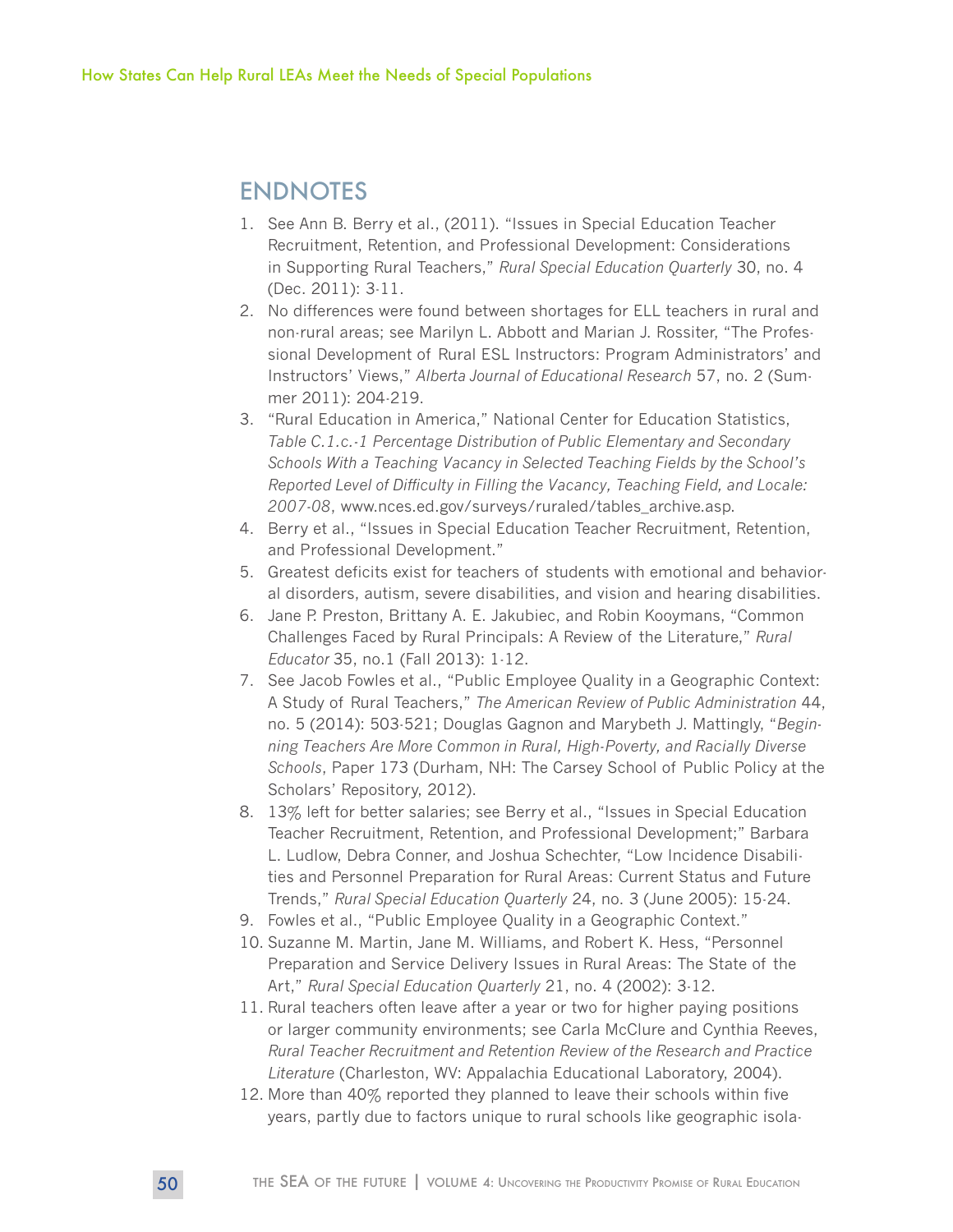tion; see Jackie Mader, "Nebraska Program Addresses Special Ed. Teacher Shortage," *Education Week*, Sept. 23, 2014.

- 13. Zoe A. Barley, "Preparing Teachers for Rural Appointments: Lessons from the Mid-Continent," *Rural Educator* 30, no. 3 (2009): 10-15.
- 14. Ann B. Berry and Maggie Gravelle, "The Benefits and Challenges of Special Education Positions in Rural Settings: Listening to the Teachers," *Rural Educator* 34, no. 2 (Winter 2013): 1-13.
- 15. Berry et al., "Issues in Special Education Teacher Recruitment, Retention, and Professional Development."
- 16. Ellen G. Batt, "Teachers' Perceptions of ELL Education: Potential Solutions to Overcome the Greatest Challenges," *Multicultural Education* 15, no. 3 (Spring 2008): 41.
- 17. Berry and Gravelle, "The Benefits and Challenges of Special Education Positions in Rural Settings."
- 18. Marcia L. Lamkin, "Challenges and Changes Faced by Rural Superintendents," *Rural Educator* 28, no. 1 (Fall 2006): 17-24; Batt, "Teachers' Perceptions of ELL Education;" Preston et al., "Common Challenges Faced by Rural Principals."
- 19. Hobart L. Harmon and Claudette Morton, *Frontier Schools in Montana: Challenges and Sustainability Practices: A Research Report* (Dillon, MT: Montana Small Schools Alliance, 2010).
- 20. Ibid.
- 21. Sonya Douglass Horsford, Christina Mokhtar, and Carrie Sampson, *Nevada's English Language Learners: A Review of Enrollment, Outcomes, and Opportunities* (Las Vegas NV: Lincy Institute, University of Nevada Las Vegas, 2013).
- 22. In many cases, SEAs provide no or only partial funding to support G&T services. 26 SEAs have policies that require LEAs to provide special services for G&T students, but provide no or only partial funding to provide those services; see 2012-2013 State of the States in Gifted Education: National Policy and Practice Data (Washington, D. C.: Council of State Directors of Programs for the Gifted and National Association for Gifted Children, 2013).
- 23. Donald L. Kordosky, "Attending to the Gifted in Rural Schools," *The School Administrator* 68, no. 8 (2011): 42-43.
- 24. "TATERS," Boise State University, 2014, www.education.boisestate.edu/ spedecs/taters/.
- 25. Carroll College, University of Great Falls, University of Montana, Univ. of Montana-Western, Montana State University Billings.
- 26. Staff, "UNK to Launch New Broader Special Education Program," KOLN-TV Central Nebraska, Aug. 21, 2014.
- 27. Andrea Beesley et al., *Strategies for Recruitment and Retention of Secondary Teachers in Central Region Rural Schools* (Denver, CO: Mid-continent Research for Education and Learning, 2008); Jane Donnelly Hill and Kathleen Flynn, *English Language Learner Resource Guide: A Guide for Rural Districts with a Low*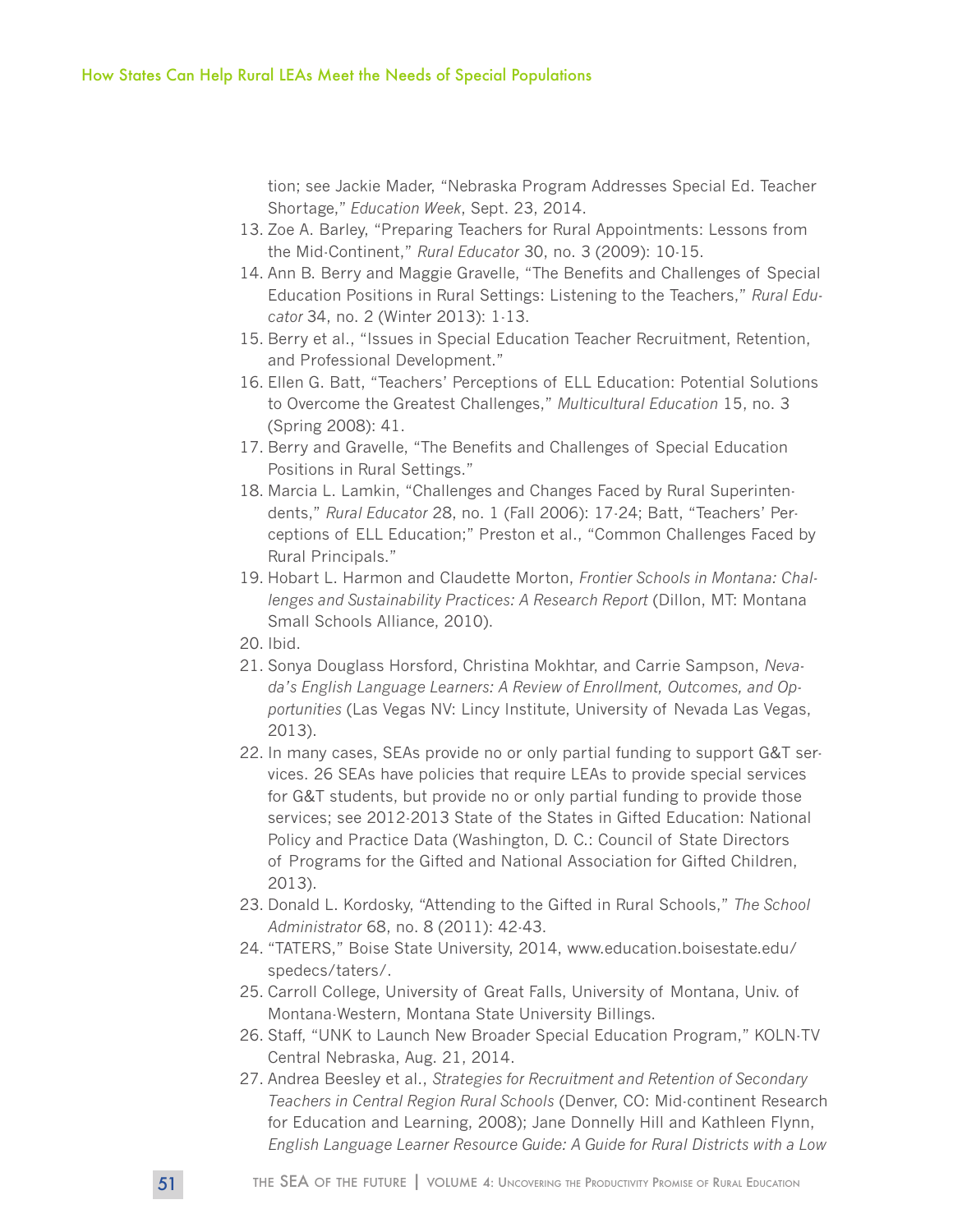*Incidence of ELLs* (Denver, CO: Mid-continent Research for Education and Learning, 2004).

- 28. Fowles et al., "Public Employee Quality in a Geographic Context."
- 29. Erika Hunt et al., *Illinois Grow Your Own Teacher Education Initiative: Formative Evaluation and Preliminary Recommendations* (Normal, IL: Center for Study of Education Policy, 2011).
- 30. Michael J. Humphrey et al., "Mentors Increasing Special Education Retention," *Academic Exchange Quarterly* 13, no. 2 (July 2009): 61-65; Stephen Sawchuck, "For Rural Teachers, Support Is a Click Away," *Education Week*, Aug. 28, 2013.
- 31. Stephen Sawchuck, "Teacher-Coaching Boosts Secondary Scores, Study Finds," *Education Week*, Aug. 18, 2011.
- 32. Andrea Beesley, "Keeping Rural Schools Up to Speed," *T.H.E. Journal* 38, no. 9 (Oct. 2011): 26-27.
- 33. *No Child Left Behind Act: Additional Assistance and Research on Effective Strategies Would Help Small Rural Districts,* Publication No. GAO-04-909 (Washington, DC: U. S. Government Accountability Office, 2004); Tom Clark, "Online Learning: Pure Potential," Educational Leadership 65, no. 8 (May 2008): 1.
- 34. The proportion of students with disabilities in the virtual schools is around half of the national average, or 7.2% compared with 13.1%: see Alex Molnar et al., Virtual Schools in the U.S. 2013: Politics, Performance, Policy, and Research Evidence (Boulder, CO: National Education Policy Center, 2013).
- 35. 0.1% of full-time virtual school students reported serving ELLs, compared to a 9.6% national average in traditional schools.
- 36. Nirvi Shah, "One-on-One Speech Therapy Goes Digital," *Education Week*, Oct. 11, 2011.
- 37. Alyssa Banotai, "Teletherapy in the Schools: Affordable Solution for Districts Facing Shortages," Advanced Healthcare Network, 2012; Washington Professional Educators Board Standards, www.speech-language-pathology-audiology.advanceweb.com.
- 38. Banotai, "One-on-One Speech Therapy Goes Digital."
- 39. "ESA Analysis 2012," Washington Professional Educators Board Standards, www.pesb.wa.gov.
- 40. National Center for Education Statistics, "The Nation's Report Card: What Proportion of Student Groups are Reaching Proficient?" (Washington, D.C.: U.S. Department of Education, 2013).
- 41. See Jenifer Harr-Robins et al., *The Inclusion of Students With Disabilities in School Accountability Systems*, NCEE 2012-4056 (Washington, DC: National Center for Education Evaluation and Regional Assistance, Institute of Education Sciences, U.S. Department of Education, 2012). States continue